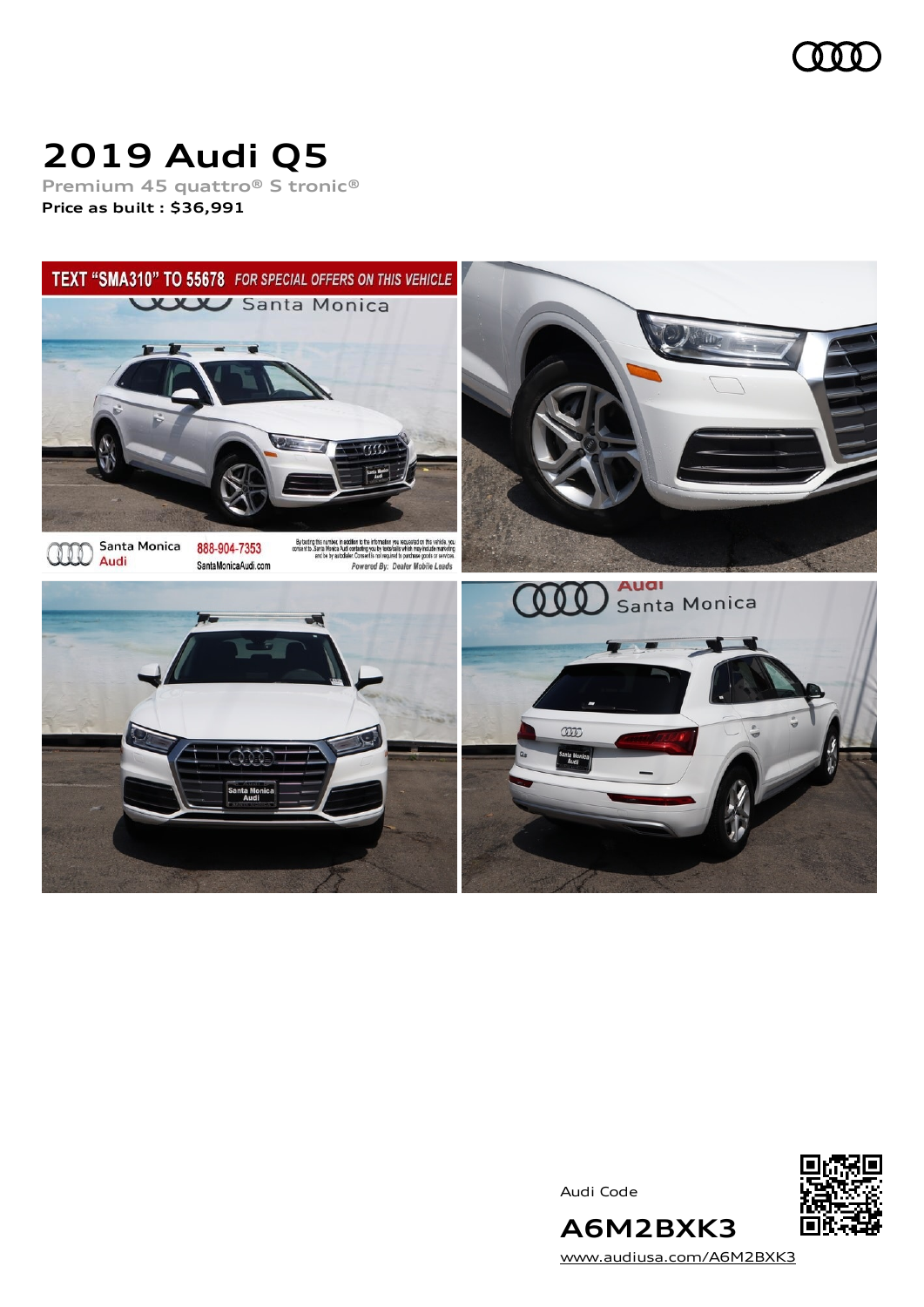### **Summary**

**Audi 2019 Audi Q5** Premium 45 quattro® S tronic®

**Price as buil[t](#page-10-0)** \$36,991

#### **Exterior colour**

Ibis White

#### **Interior colour**

| Seats     | Black |
|-----------|-------|
| Dashboard | Black |
| Carpet    | Black |
| Headliner | Gray  |

TEXT "SMA310" TO 55678 FOR SPECIAL OFFERS ON THIS VEHICLE **WWW Santa Monica** 

**Santa Monica** Audi

888-904-7353 SantaMonicaAudi.com

By lacting this number, in addition to the information you requested on this vehicle, you consent to .<br>Senta Movice Audi contacting you by tends tail which may include marketing<br>and be by autodiatier. Consent is not requi

#### **Further Information**

| Warranty        | No           |
|-----------------|--------------|
|                 |              |
| Mileage         | 25,791 miles |
|                 |              |
| Type of vehicle | Used car     |
|                 |              |

#### **Audi Code** A6M2BXK3

**Your configuration on www.audiusa.com** [www.audiusa.com/A6M2BXK3](https://www.audiusa.com/A6M2BXK3)

**Commission number** be70749f0a0e09b12794

#### **Technical Specifications**

| Engine type                  | 2.0-liter four-cylinder                       |
|------------------------------|-----------------------------------------------|
| stroke                       | Displacement/Bore and 1,984/82.5 x 92.8 cc/mm |
| Torque                       | 273 @ 1,600 - 4,500 lb-ft@rpm                 |
| Top track speed              | 130 mph mph $1$                               |
| Acceleration (0 - 60<br>mph) | 5.9 seconds seconds                           |
| Recommended fuel             | Premium                                       |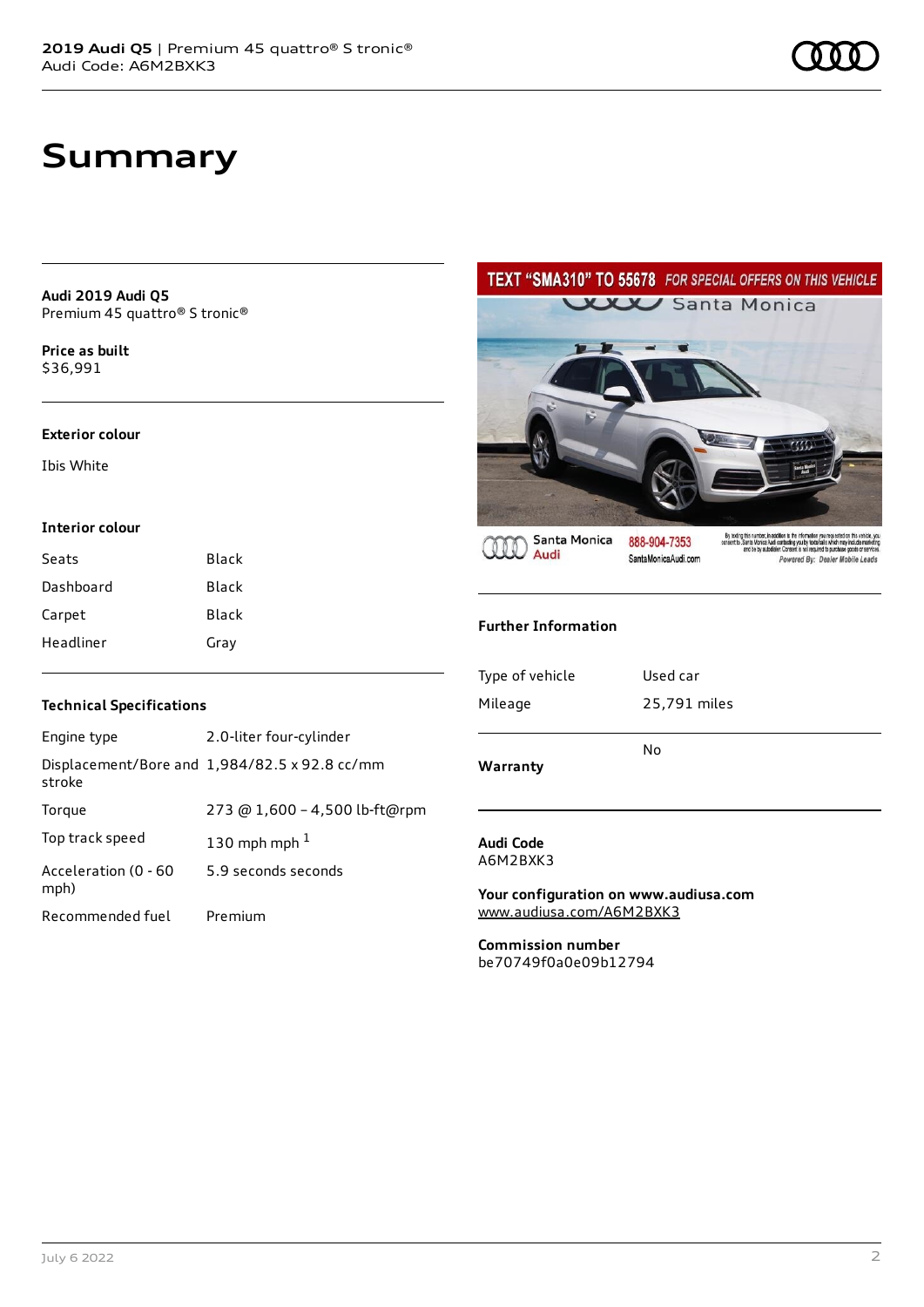## **Equipment**

Ibis White

Audi advanced key-keyless start, stop and entry

Power-adjustable, auto-dimming, power-folding, heated exterior side mirrors with memory

Convenience package

High-gloss Gray Oak Wood inlays

Audi pre sense® rear

Audi side assist

SiriusXM® Satellite Radio







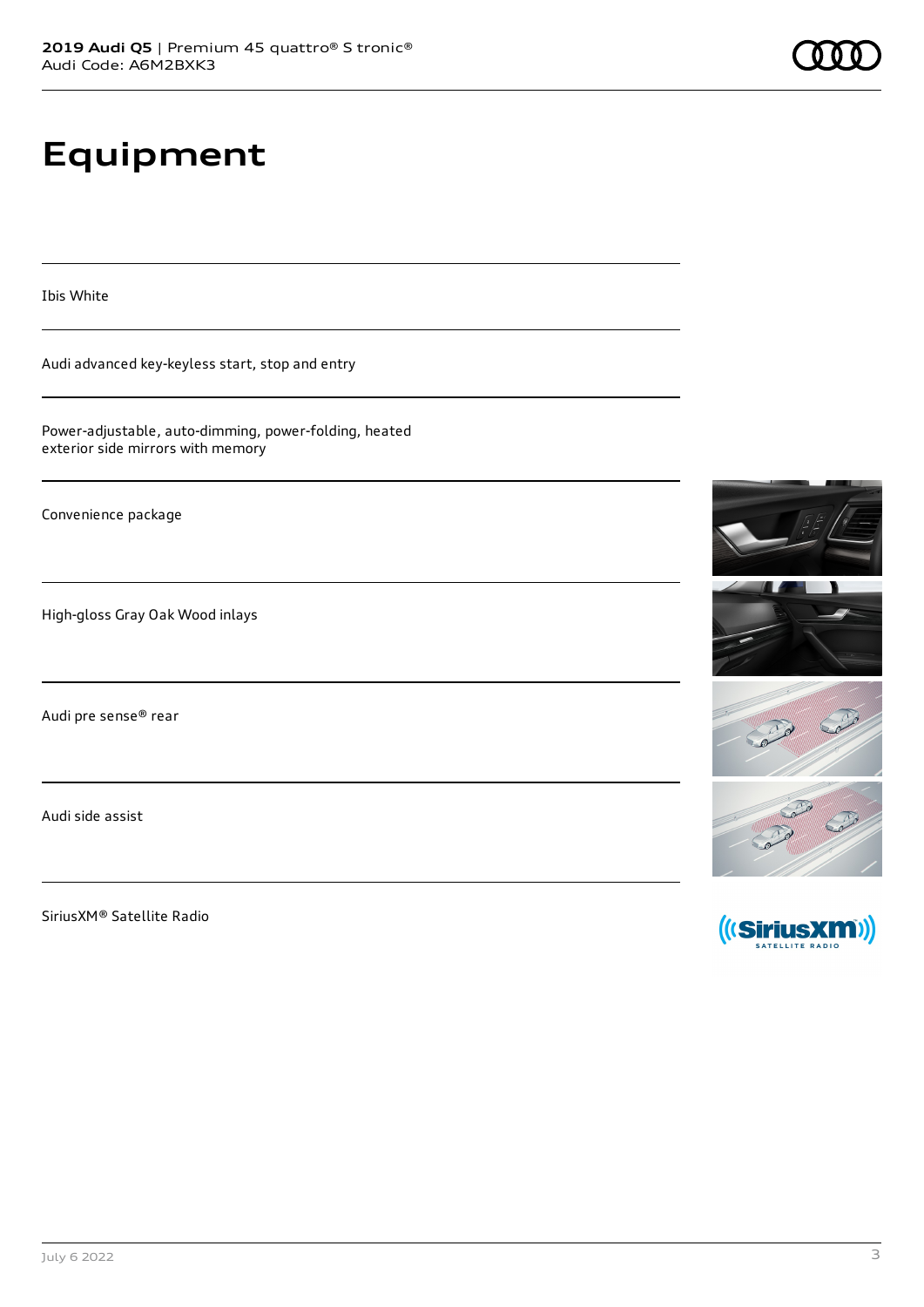| 4UB | Driver and front passenger airbags                               |
|-----|------------------------------------------------------------------|
| UH1 | Electromechanical parking brake                                  |
| 8T2 | Cruise control with coast, resume and<br>accelerate features     |
| 7K6 | Tire-pressure monitoring system                                  |
| VC2 | Garage door opener (HomeLink®)                                   |
| 4H5 | Electronic child locks                                           |
| OZ7 | Electromechanical power steering                                 |
| 4X3 | Front thorax side airbags and Sideguard®<br>head curtain airbags |
| 3B7 | Lower Anchors and Tethers for Children<br>(LATCH) in rear seats  |
|     |                                                                  |

#### **Exterior**

| 1D8             | Provision for towing bracket                             |
|-----------------|----------------------------------------------------------|
| 1S1             | Car jack                                                 |
| 1 B A           | Dynamic suspension system                                |
| 3S1             | Aluminum roof rails                                      |
| 511             | Adaptive rear spoiler                                    |
| 8IH             | Xenon plus headlights with LED daytime<br>running lights |
| HX <sub>2</sub> | 18" 235/60 all-season tires                              |
| 8SP             | LED taillights with dynamic turn signals                 |
| VW1             | Rear privacy glass                                       |
| 4ZB             | Aluminum trim around exterior windows                    |
| 40R             | 18" 5-double-spoke-dynamic design wheels                 |

| <b>Interior</b> |                                                                                     |
|-----------------|-------------------------------------------------------------------------------------|
| QE1             | Storage package                                                                     |
| 4M3             | Four beverage holders                                                               |
| 7M0             | Plastic door sill inlays                                                            |
| 6N1             | Cloth headliner                                                                     |
| <b>9AO</b>      | Three-zone automatic climate control                                                |
| 4L7             | Auto-dimming interior rear view mirror with<br>digital compass                      |
| QQ1             | LED interior lighting package                                                       |
| 1 XW            | Three-spoke multifunction steering wheel                                            |
| 7F9             | Leather-wrapped gear selector                                                       |
| 4E7             | Power tailgate                                                                      |
| 5XF             | Driver and front-passenger extendable sun<br>visors with illuminated vanity mirrors |
| <b>3NS</b>      | Sliding, split folding 40/20/40 rear<br>seatbacks with adjustable recline           |
| 7HA             | Without extended leather package                                                    |
| N1F             | Leather seating surfaces                                                            |
|                 |                                                                                     |

| 4A3 | Heated front seats |
|-----|--------------------|
|     |                    |

### **Infotainment and Driver Assistance**

| 6K9             | Audi pre sense® basic and Audi pre sense®<br>city                                                                                             |
|-----------------|-----------------------------------------------------------------------------------------------------------------------------------------------|
| 2H1             | Audi drive select                                                                                                                             |
| IW <sub>3</sub> | Audi connect CARE assistance and security<br>services                                                                                         |
| UI <sub>2</sub> | Audi smartphone interface including Apple<br>CarPlay <sup>™</sup> and Google <sup>™</sup> Android Auto <sup>™</sup> for<br>compatible devices |
| KA <sub>2</sub> | Rear view camera                                                                                                                              |

### **(1/2)**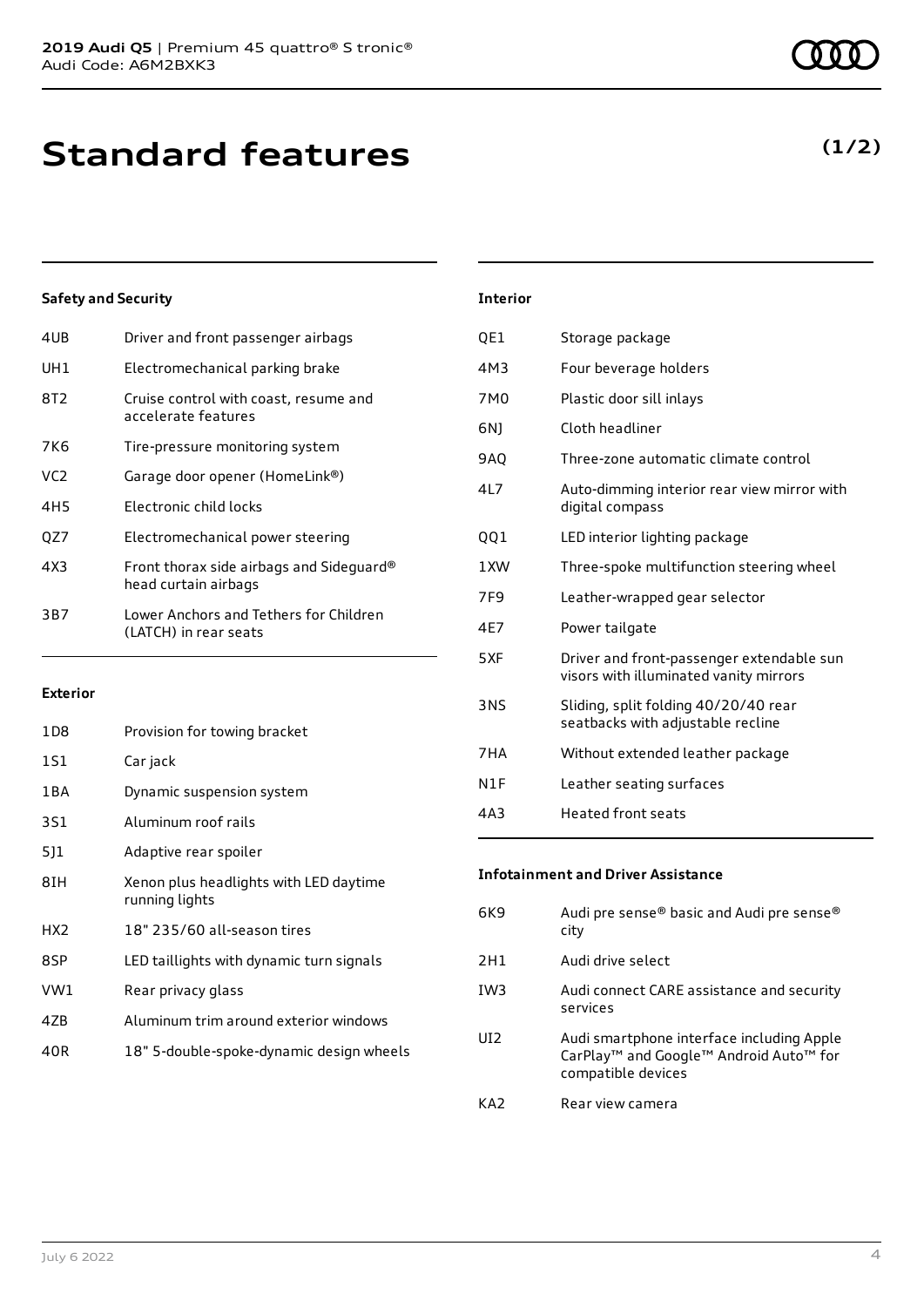### **Standard features**

#### **Infotainment and Driver Assistance**

| 9VD        | Audi sound system                                                                |
|------------|----------------------------------------------------------------------------------|
| 9S7        | Color driver information system                                                  |
| 7UH        | Connectivity package                                                             |
| <b>I8S</b> | MMI® radio                                                                       |
| 9ZX        | BLUETOOTH <sup>®</sup> wireless technology<br>preparation for compatible devices |

July 6 2022 5



**(2/2)**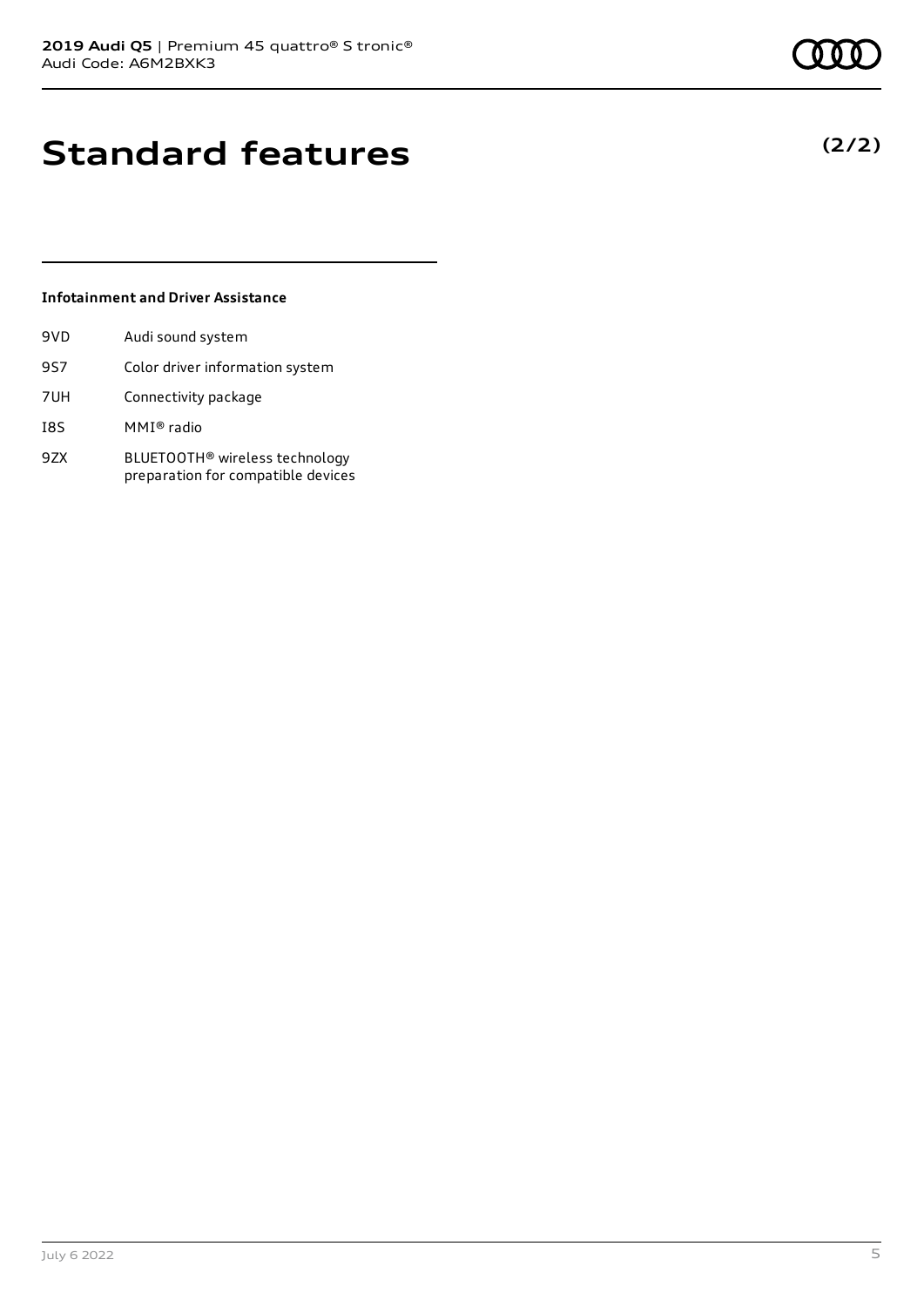# **Dealer remarks**

2019 Audi Q5 2.0T Premium quattro Ibis White quattro Still Under Factory Warranty, LOW LOW MILES!, Leather Seats, Black w/Leather Seating Surfaces, ABS brakes, Alloy wheels, Audi Advanced Key, Audi Beam-Rings, Audi Pre Sense Rear, Audi Side Assist, Audi smartphone interface (Apple CarPlay/Android Auto), Auto-Dimming Power Folding Mirrors, Black Privacy Trunk Cover, Brake assist, Compass, Convenience Package, Driver Seat Memory, Electronic Stability Control, Exterior Parking Camera Rear, Front dual zone A/C, Heated door mirrors, Heated front seats, Illuminated entry, Low tire pressure warning, Power Liftgate, Remote keyless entry, SiriusXM All Access Service, Traction control, Wheels: 18" 5-Double-Spoke Dynamic Design. CARFAX One-Owner.

Check out our impressive fleet of luxury vehicles, at 900 Santa Monica Boulevard where you can test drive a preowned Audi today. Our customers leave our dealership 100% satisfied with our excellent customer service and our friendly salespeople. We invite you to find out for yourself what makes us the preferred resource for Audi products and service in southern California.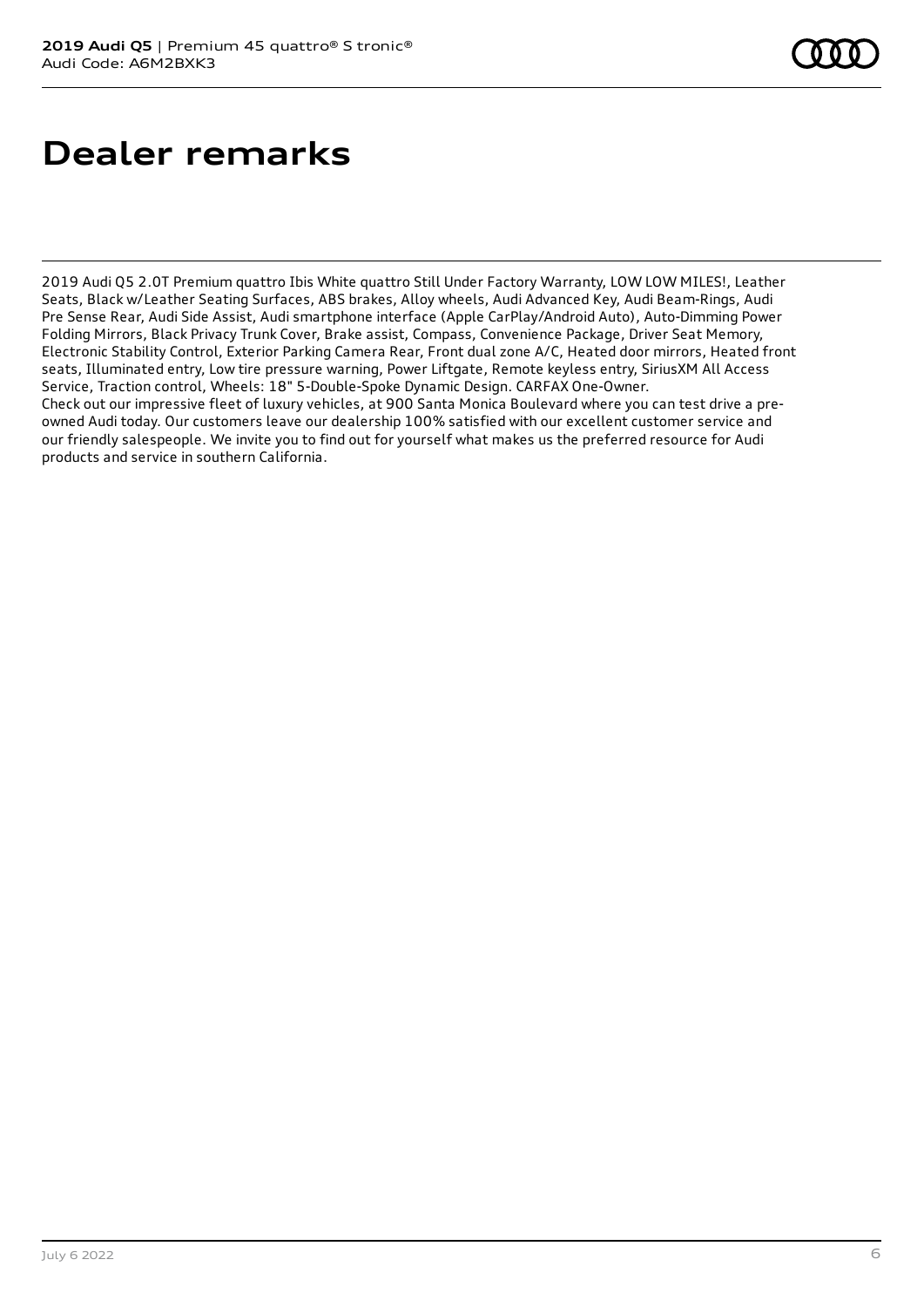### **Technical Specifications**

#### **Engineering | Performance**

| Engine type                                 | 2.0-liter four-cylinder                       |
|---------------------------------------------|-----------------------------------------------|
| Power Level                                 | 45                                            |
| Horsepower                                  | 248 @ 5,000 - 6,000 @ rpm                     |
| Towing capacity                             | 4,400-lb maximum towing capacity<br>lb        |
| Torque                                      | 273 @ 1,600 - 4,500 lb-ft@rpm                 |
| Valvetrain                                  | 16-valve DOHC with Audi valvelift<br>system   |
| Acceleration (0 - 60<br>mph)                | 5.9 seconds seconds                           |
| Engine block                                | Cast-iron                                     |
| Induction/fuel injection Turbocharged/TFSI® |                                               |
| Cylinder head                               | Aluminum-alloy                                |
| stroke                                      | Displacement/Bore and 1,984/82.5 x 92.8 cc/mm |
| Top track speed <sup>1</sup>                | 130 mph mph                                   |

#### **Electrical system**

| Alternator | 110-150 A   |
|------------|-------------|
| Battery    | 420 A/75 Ah |

#### **Transmission | Drivetrain**

| Gear ratios: 6th         | 0.508:1                                                                                                                                                   |
|--------------------------|-----------------------------------------------------------------------------------------------------------------------------------------------------------|
| Gear ratios: Final Drive | 5.302:1                                                                                                                                                   |
| Gear ratios: 7th         | 0.386:1                                                                                                                                                   |
| Gear ratios: 4th         | 1.057:1                                                                                                                                                   |
| Transmission             | Seven-speed S tronic <sup>®</sup> dual-clutch<br>automatic transmission and<br>quattro <sup>®</sup> all-wheel drive with ultra <sup>®</sup><br>technology |
| Gear ratios: 2nd         | 2.190:1                                                                                                                                                   |
| Gear ratios: 3rd         | 1.517:1                                                                                                                                                   |
| Gear ratios: Reverse     | 2.750:1                                                                                                                                                   |
| Gear ratios: 1st         | 3.188:1                                                                                                                                                   |
|                          |                                                                                                                                                           |

#### **Steering**

| Steering type                              | Electromechanical power steering<br>system |  |
|--------------------------------------------|--------------------------------------------|--|
| Turning diameter, curb- 38.4 ft<br>to-curb |                                            |  |
| Steering ratio                             | 15.8:1                                     |  |
|                                            |                                            |  |
| <b>Suspension</b>                          |                                            |  |
| Front axle                                 | Five-link front suspension                 |  |
| Rear axle                                  | Five-link rear suspension                  |  |

#### **Brakes**

| Front brakes | 13.3 (ventilated disc) in |
|--------------|---------------------------|
| Rear brakes  | 13.0 (ventilated disc) in |

### **(1/2)**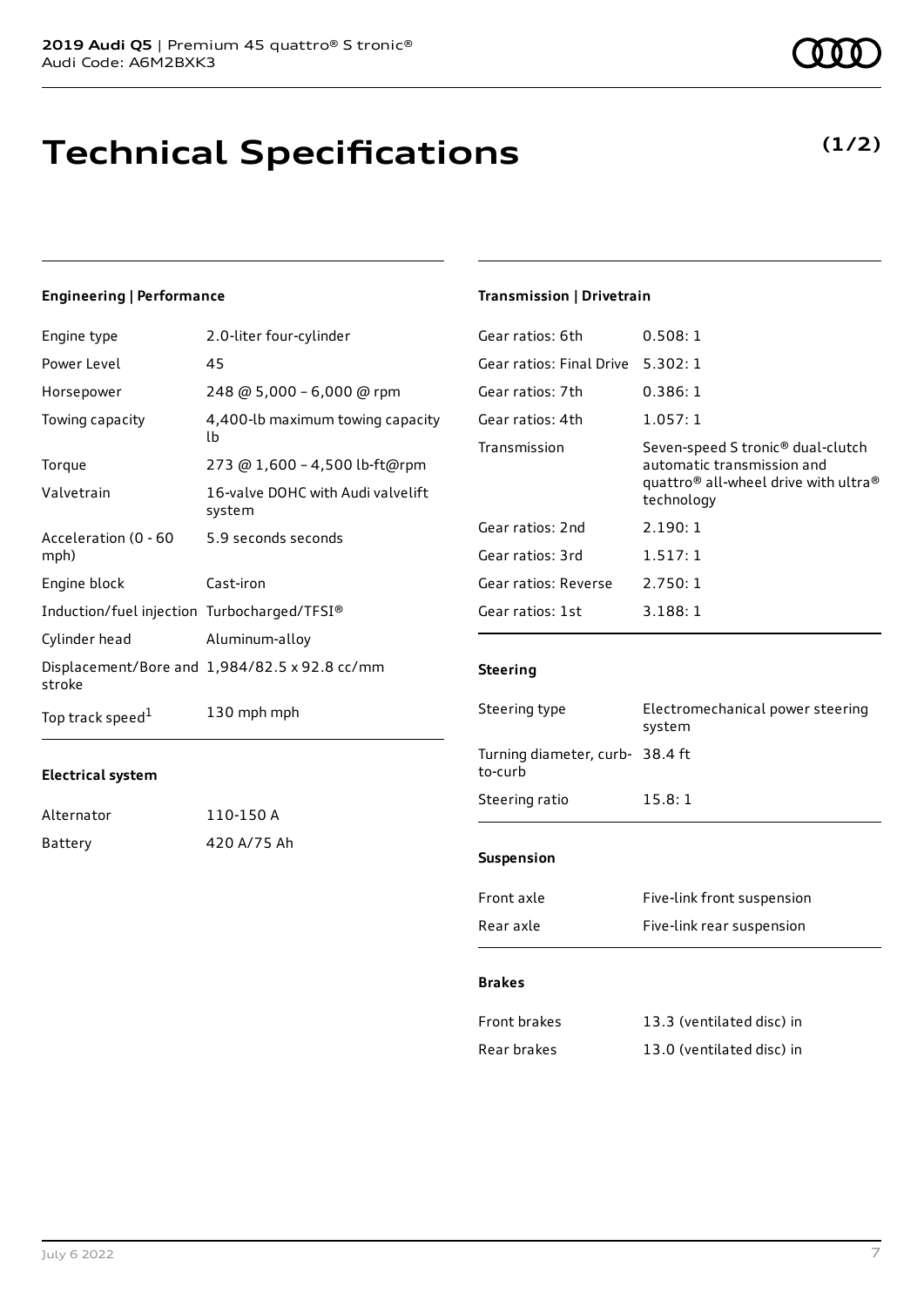### **Technical Specifications**

#### **Body**

| Material                      | Multi-material body construction<br>(steel and aluminum composition) |
|-------------------------------|----------------------------------------------------------------------|
| <b>Warranty   Maintenance</b> |                                                                      |

| Warranty    | 4-year/50,000-mile Audi New<br>Vehicle Limited Warranty                                   |
|-------------|-------------------------------------------------------------------------------------------|
| Maintenance | 12-month/10,000-mile (whichever<br>occurs first) NO CHARGE first<br>scheduled maintenance |

#### **Exterior Measurements**

| Height                           | 65.3 in  |
|----------------------------------|----------|
| Overall width without<br>mirrors | 74.5 in  |
| Length                           | 183.6 in |
| Wheelbase                        | 111.0 in |
| Drag coefficient                 | 0.32 Cw  |
| Overall width with<br>mirrors    | 84.3 in  |
| Track rear                       | 63.3 in  |
| Track front                      | 63.6 in  |
| Curb weight                      | 4,045 lb |
| Ground clearance,<br>loaded      | 8.2 in   |

#### **Interior measurements**

| Seating capacity                          | 5                      |
|-------------------------------------------|------------------------|
| Shoulder room, rear                       | 56.5 in                |
| Head room with front<br>sunroof           | 40.2 in                |
| Leg room, rear                            | 37.8 in                |
| Shoulder room, front                      | 57.7 in                |
| Head room with rear<br>sunroof            | 37.7 in                |
| Head room, rear                           | 39.3 in                |
| Leg room, front                           | 41.0 in                |
| Head room, front                          | 41.7 in                |
| Cargo volume, rear<br>seatbacks up/folded | 25.1/53.1 cu ft, cu ft |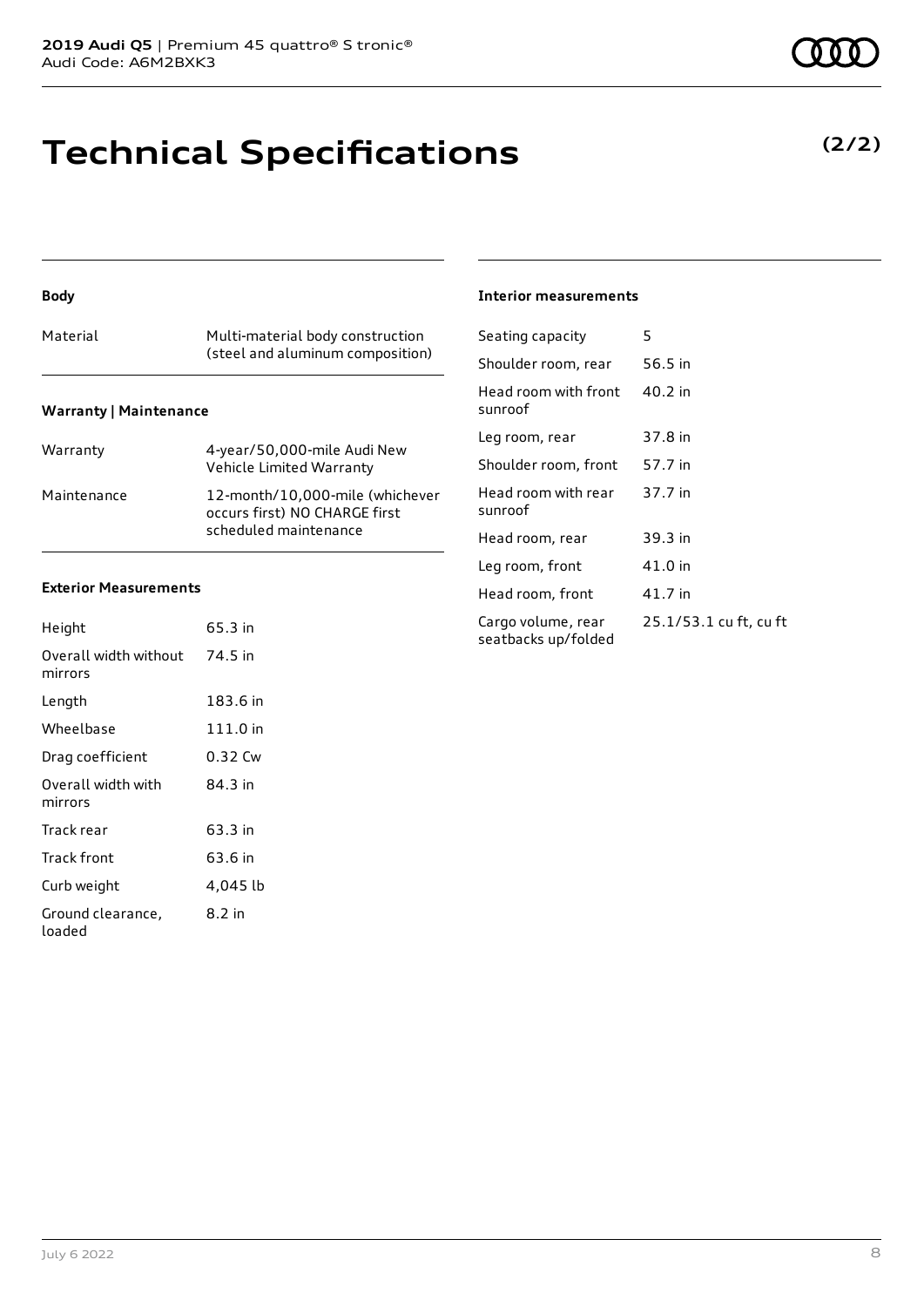### **Consumption- and emission**

#### **Consumption by NEDC**

| urban       | 22 mpg |
|-------------|--------|
| extra-urban | 27 mpg |
| combined    | 24 mpg |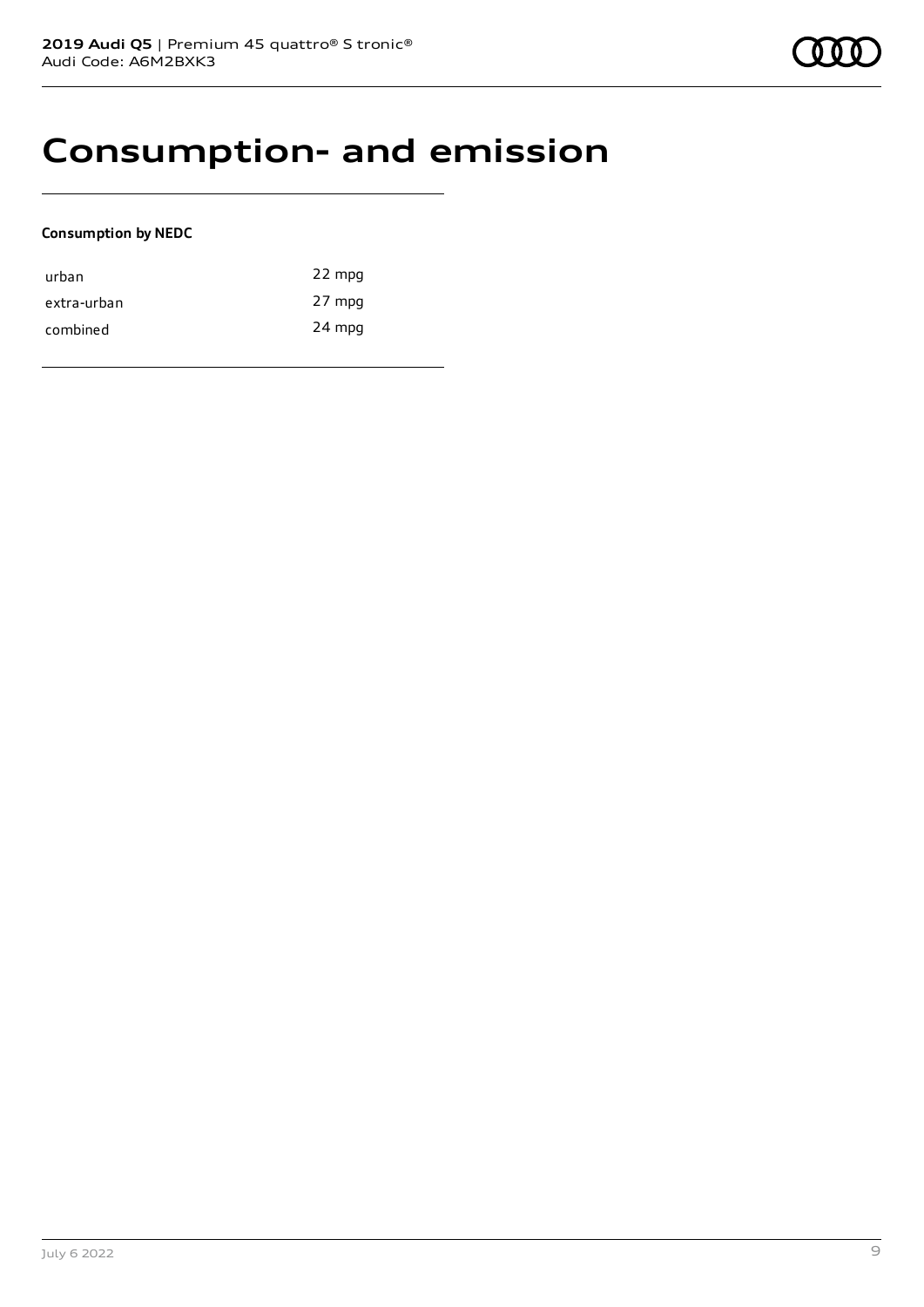

### **Contact**

Dealer **Santa Monica Audi**

1020 Santa Monica Blvd 90401 Santa Monica **CA** 

Phone: +13103939922 FAX: 3103953495

www: [https://www.santamonicaaudica.com](https://www.santamonicaaudica.com/)